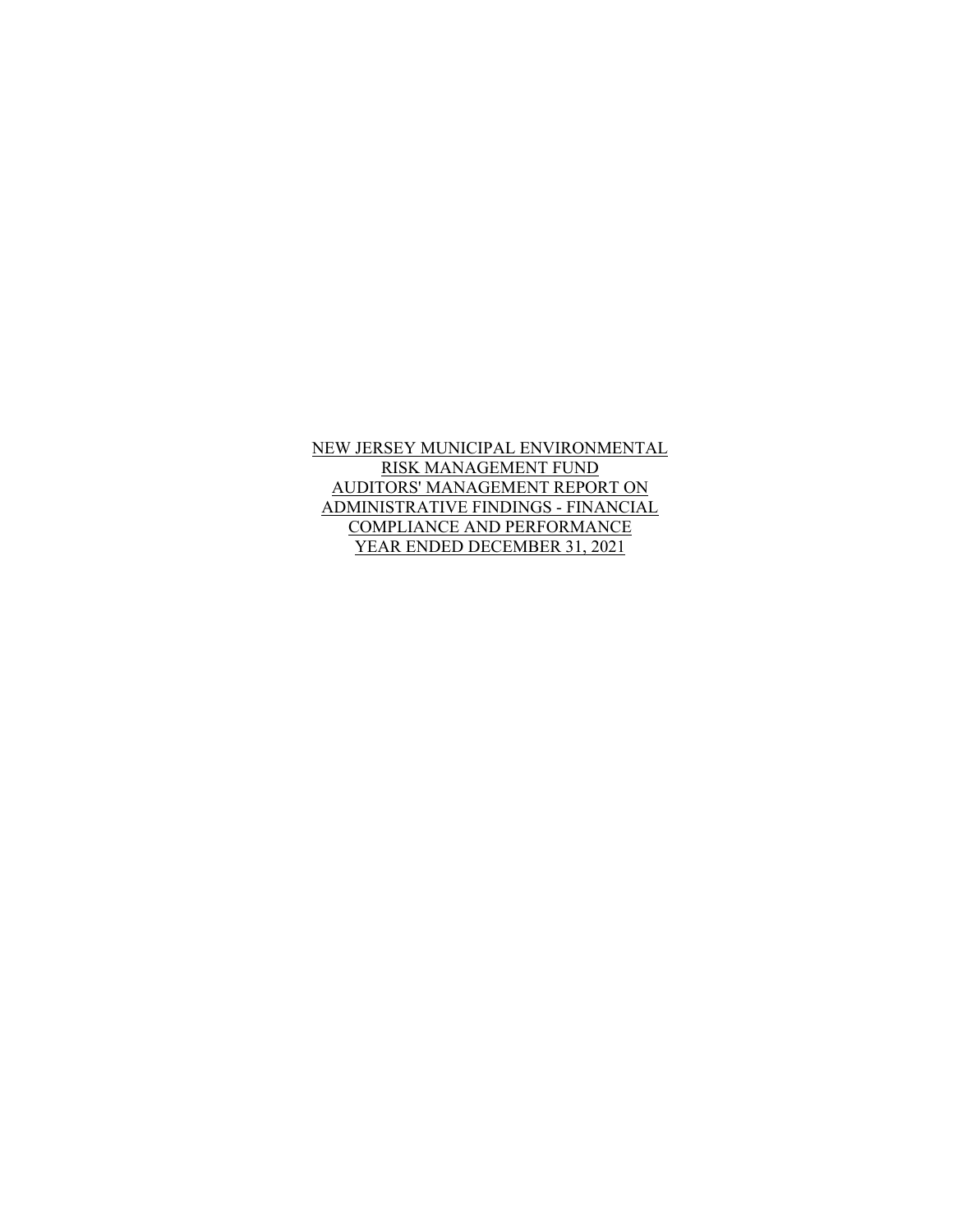

Mount Arlington, NJ Newton, NJ Bridgewater, NJ 973.298.8500 nisivoccia.com

Independent Member **BKR** International

May 23, 2022

The Honorable Chairperson and Members of the Executive Committee New Jersey Municipal Environmental Risk Management Fund Parsippany, New Jersey

We have audited, in accordance with auditing standards generally accepted in the United States of America, audit requirements prescribed by the Division of Local Government Services, Department of Community Affairs, State of New Jersey, and *Government Auditing Standards* issued by the Comptroller General of the United States, the financial statements of the New Jersey Municipal Environmental Risk Management Fund for the year ended December 31, 2021, and have issued our report thereon dated May 23, 2022.

As part of our audit, we performed procedures required by the New Jersey Department of Community Affairs, Division of Local Government Services and the results thereof are disclosed on the following page. This letter does not affect our report dated May 23, 2022 on the financial statements of the Fund.

This report is intended solely for the information and use of the New Jersey Municipal Environmental Risk Management Fund's management and the New Jersey Department of Community Affairs, Division of Local Government Services and Department of Banking and Insurance. However, this report is a matter of public record as its distribution is not limited.

Nisivoccia LLP